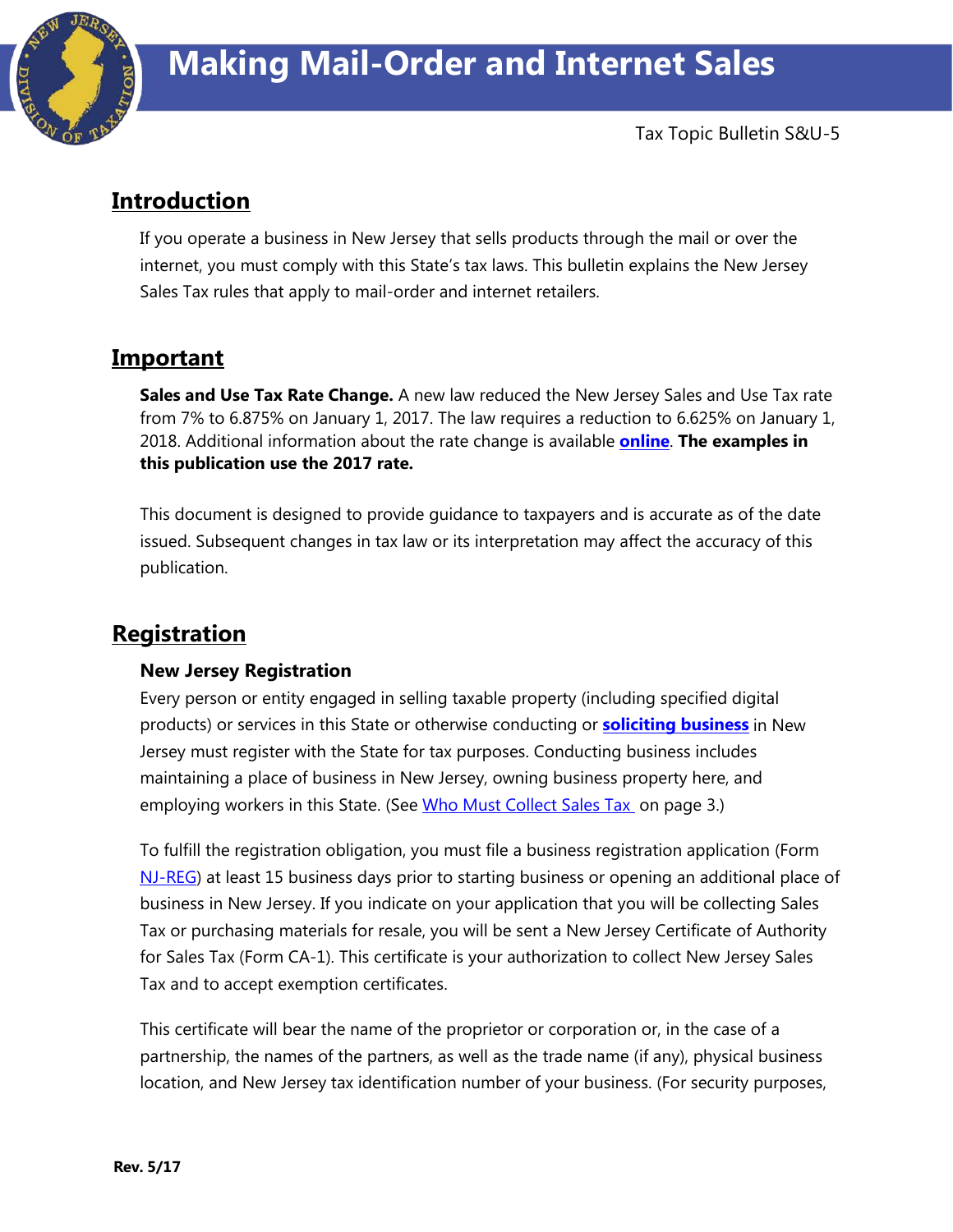only a portion of that number is printed on Form CA-1.) The Certificate of Authority must be prominently displayed at your place of business and returned to the State in the event you cease operations. If your business relocates, immediately notify the State through the **[Online](https://www16.state.nj.us/TYTR_REGC/jsp/OwnershipLogin.jsp)  [Registration Change](https://www16.state.nj.us/TYTR_REGC/jsp/OwnershipLogin.jsp)** or by using the Request for Change of Registration Information (**[Form](http://www.state.nj.us/treasury/revenue/revprnt.shtml)  [REG-C-L](http://www.state.nj.us/treasury/revenue/revprnt.shtml)**) included in the registration package to get a corrected certificate.

You also may be required to make a Public Records Filing depending on the type of business ownership. More information on Public Records Filing is available in the New Jersey Complete Business Registration Package (**[NJ REG](http://www.state.nj.us/treasury/revenue/revprnt.shtml)**) or by calling 609-292-9292.

You may file Form NJ-REG **[online](http://www.state.nj.us/treasury/revenue/)** through the Division of Revenue and Enterprise Services' NJ Business Gateway Services. You also may complete the Public Records Filing required for corporations, limited liability companies, limited partnerships, and limited liability partnerships online from this website.

Once you are registered, you will be assigned an identification number, which is usually based on either your federal identification number or your Social Security number. This identification number will appear on all preprinted forms that you receive. Include your New Jersey tax identification number on all checks and other correspondence that you send to us.

## **Streamlined Sales Tax Central Registration**

The central online registration system was developed by the Streamlined Sales and Use Tax Project for sellers that want to register with every member state of the Streamlined Sales and Use Tax Agreement (SSUTA), including those states that adopt the agreement after the seller registers. Registering through this central system is *voluntary*.

By registering through this system, sellers agree to collect and remit tax on all sales sourced to any full-member state. In addition, a registered seller may choose to collect and remit taxes to any or all states that are associate members. By registering through the central system, a seller that makes predominantly mail-order or online sales subjects itself to collecting the appropriate tax for property delivered to locations in associate member states.

Sellers that register through the central system have the option of choosing from three methods of calculating, reporting, and remitting the tax. These methods involve the selection of a Certified Service Provider (CSP), a Certified Automated System (CAS), or the seller's own proprietary system. Sellers also may report and remit tax based on traditional means, but there are benefits to using one of the other systems that are not available for traditional systems. Privacy and confidentiality protections also are addressed.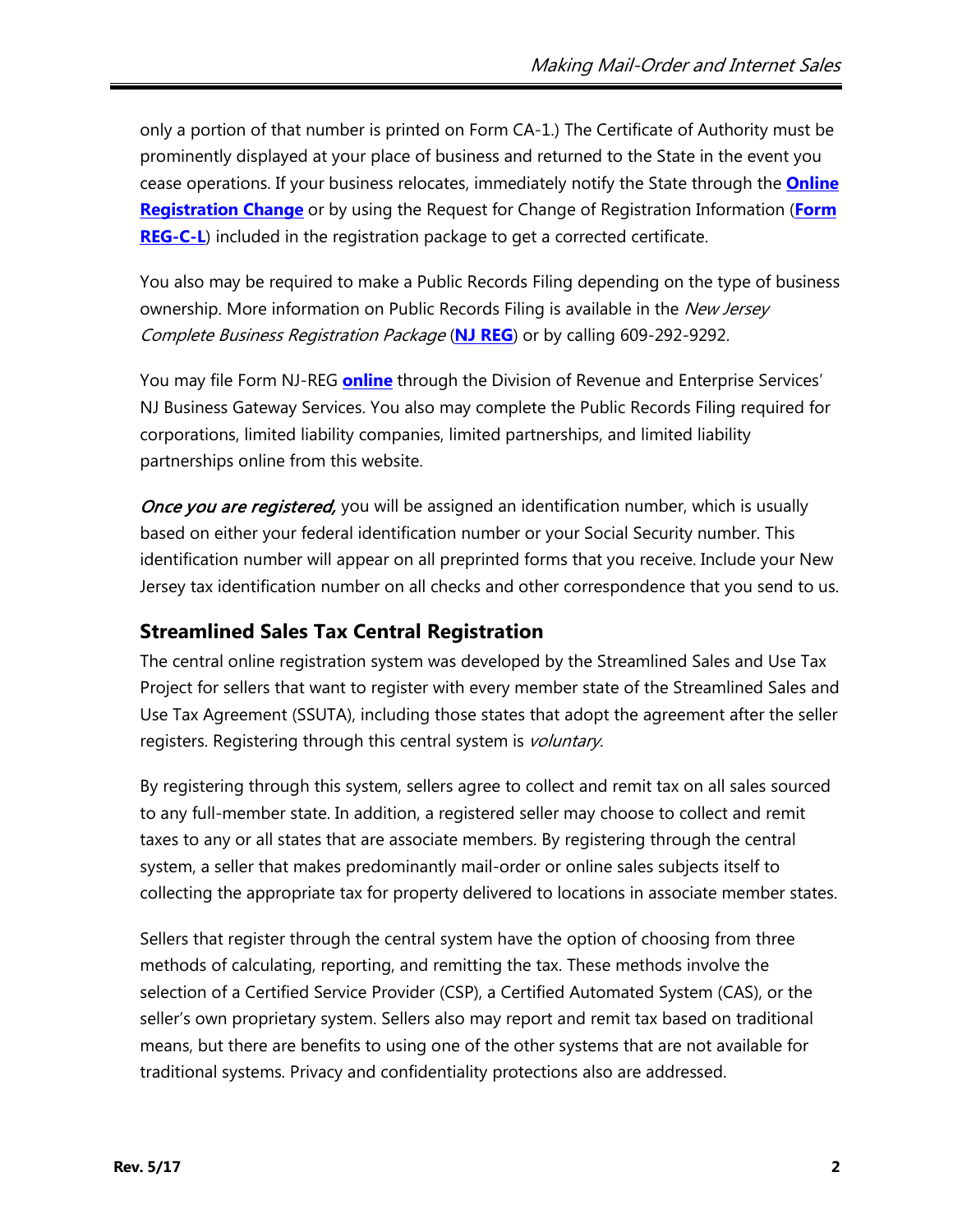Additional information about the central registration system, the identification and certification of CSPs and CASs, and other administrative simplifications is available on the **[Streamlined Sales Tax website](http://www.streamlinedsalestax.org/)**.

## **Sales and Use Tax**

## **What is Taxable?**

The New Jersey Sales and Use Tax Act imposes a tax on the receipts from every retail sale of tangible personal property, specified digital products, certain services, admissions, prepared food, and certain membership fees and parking charges, except as otherwise provided in the Act. In addition, most services performed on tangible personal property are taxable unless they are specifically exempted by law. Tangible personal property is property that can be owned or leased, has a physical presence, and is moveable (with or without difficulty). It is defined to include prewritten computer software delivered electronically.

Some items are exempt from tax regardless of who buys them or how they are used. Food purchased for home consumption (except certain prepared food), clothing, footwear, and drugs fall into this category. For more information, see Tax Topic Bulletin **[S&U-4](http://www.state.nj.us/treasury/taxation/pdf/pubs/sales/su4.pdf)**, New Jersey Sales Tax Guide.

Other products are exempt from Sales Tax when they are purchased to be used in a particular manner. Purchases of certain machinery and equipment for use in the production of products intended for sale, and packaging materials necessary for the delivery of property are examples of items that are exempt because of their use.

Contact the Division of Taxation if you are uncertain whether you must pay Sales Tax on items or services you purchase, or whether you must collect Sales Tax on an item or service you are planning to sell.

For more information on the taxability of property and services, see Tax Topic Bulletins **[S&U-4](http://www.state.nj.us/treasury/taxation/pdf/pubs/sales/su4.pdf)**, New Jersey Sales Tax Guide*,* and **[S&U-6](http://www.state.nj.us/treasury/taxation/pdf/pubs/sales/su6.pdf)**, Sales Tax Exemption Administration*.*

## <span id="page-2-0"></span>**Who Must Collect Sales Tax?**

**New Jersey Sellers.** In general, every New Jersey business selling taxable items or services must collect and remit New Jersey Sales Tax when such sales are completed by delivery of the item(s) to a New Jersey location or performance of the service in this State.

If you maintain a place of business in New Jersey, operate a website from a location in New Jersey, have employees working in this State, or own any business property here such as a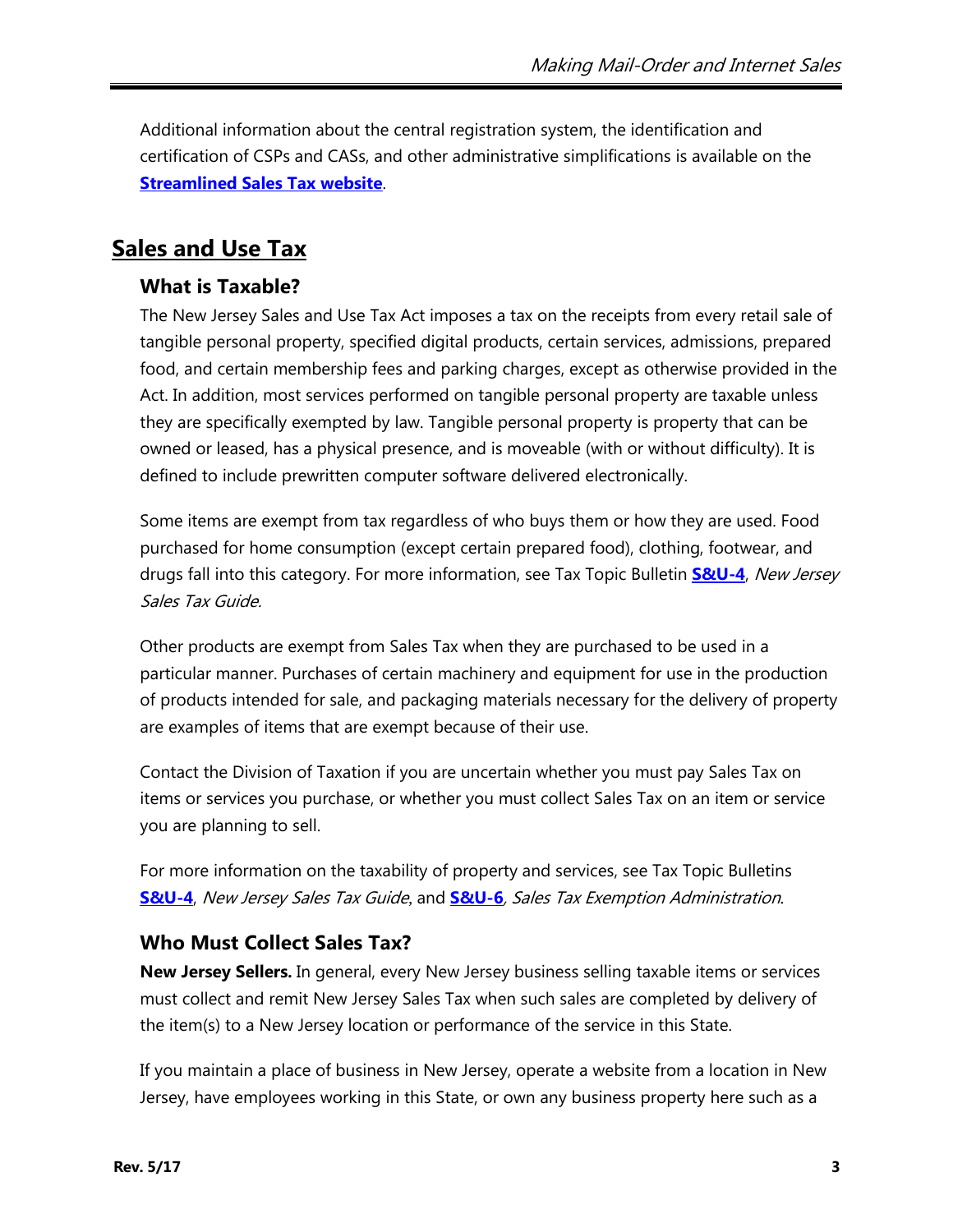warehouse or showroom, you have a physical presence in New Jersey. This means you must register and collect New Jersey Sales Tax on all taxable transactions, including delivery charges. The term "employee" includes salespersons, consultants, customer representatives, service or repair technicians, instructors, and delivery persons, as well as independent representatives or solicitors acting as agents on your behalf. Contact the Division of Taxation if you are an out-of-state seller and you are uncertain whether you must register to collect New Jersey Sales Tax.

**Out-of-State Sellers.** Certain out-of-state sellers may not be required to collect New Jersey Sales Tax if their *only* contact with New Jersey is limited to maintaining a website outside this State that can be accessed by New Jersey residents; mailing catalogs, flyers, or other advertisements to potential customers in New Jersey; and/or shipping property to a New Jersey destination by means of commercial common carrier, parcel post, or the United States mail.

An out-of-state seller that makes taxable sales of tangible personal property, specified digital products, or services is presumed to be soliciting business in New Jersey if that seller meets the following conditions:

- 1. The seller enters into an agreement with a New Jersey independent contractor or other representative to refer potential customers via a link on a website, or otherwise, to that out-of-state seller in exchange for consideration based on completed sales; and
- 2. The seller has sales from these referrals to customers in New Jersey in excess of \$10,000 for the prior four quarterly periods ending on the last day of March, June, September, and December.

Out-of-state sellers that meet both of these conditions are presumed to be soliciting business and have nexus with New Jersey. The out-of-state seller must register for Sales Tax purposes and collect and remit Sales Tax on all sales delivered into New Jersey unless the seller provides proof that the independent contractor or representative did not engage in any solicitation on the seller's behalf in New Jersey.

For more information, see **[TB-76](http://www.state.nj.us/treasury/taxation/pdf/pubs/tb/tb76.pdf)**, Presumption of Soliciting Business in New Jersey by Outof-State Seller, and **Notice – [Sales and Use Tax Requirement for Out-of-State Sellers to](http://www.state.nj.us/treasury/taxation/sales_use_tax.shtml)  [Collect Sales Tax if Soliciting Business in New Jersey](http://www.state.nj.us/treasury/taxation/sales_use_tax.shtml)**.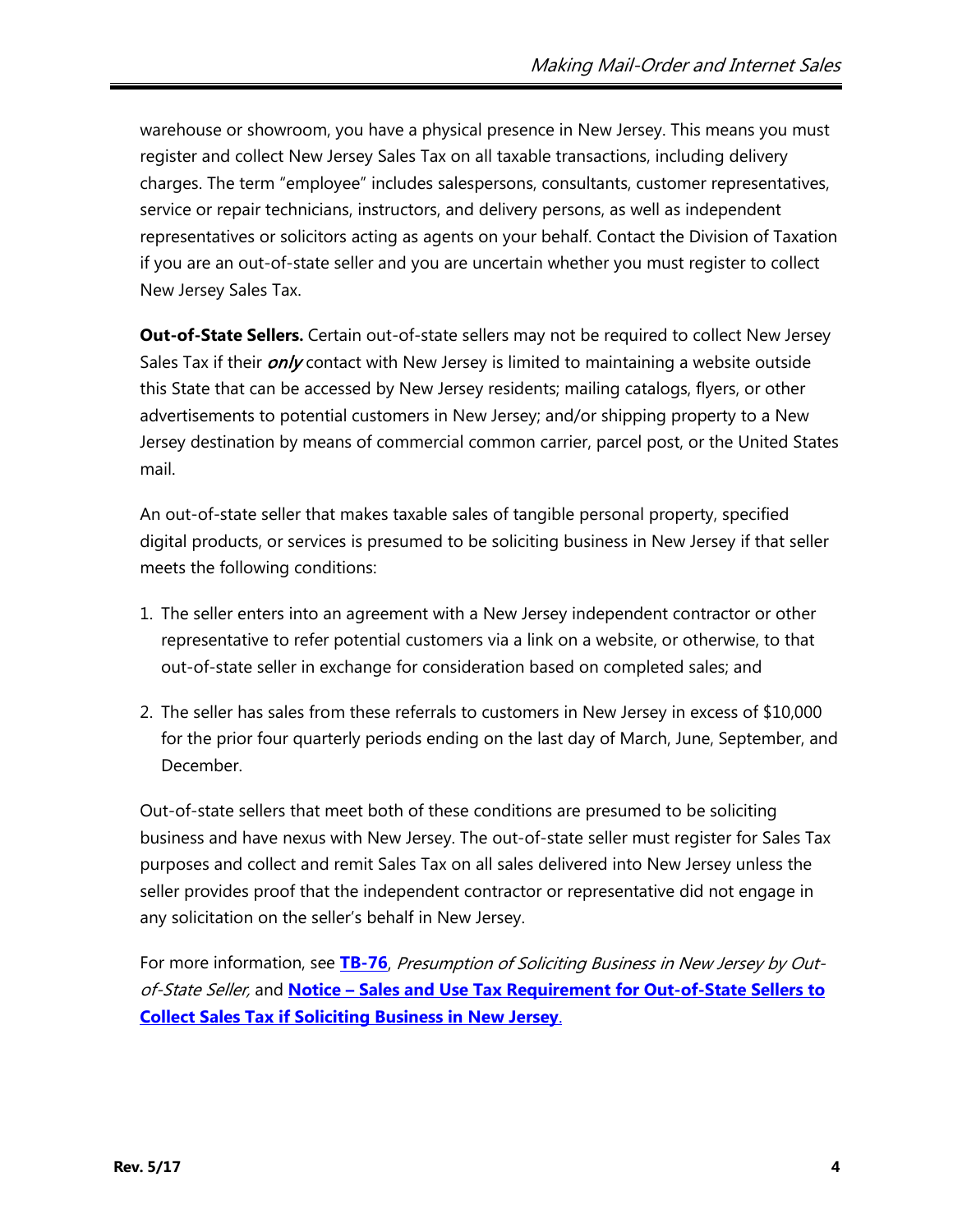## **Use Tax**

Use Tax is due when taxable property (including specified digital products) and services are purchased for use in New Jersey but Sales Tax is not collected by the seller or is collected at a rate less than the New Jersey Sales Tax rate. Use Tax helps protect New Jersey sellers from unfair competition from out-of-state sellers.

Typically, New Jersey Sales Tax is not collected on transactions when the seller is an out-ofstate business that is not required to register to collect the tax. Because the seller is not authorized to collect New Jersey Sales Tax, the *purchaser* must pay Use Tax directly to the State. Use Tax is calculated at the same rate as Sales Tax and is based on the purchase price of the property, including any delivery charges.

**Example:** Mary Jones, a New Jersey resident, purchases some decorative candles through a catalog sent to her by a California mail-order company. The company does not have an office or employees in New Jersey and is not registered to collect New Jersey Sales Tax. The company bills Mary \$27.99 for the candles plus a charge of \$3.00 for shipping. Mary must remit 6.875% Use Tax (\$30.99 x .06875 = \$2.13) to New Jersey because the seller did not collect Sales Tax. (Note: New Jersey's Sales Tax rate will decrease to 6.625% on January 1, 2018.)

**Example:** John Smith, a resident of Florida, purchases furniture online from a store located in New Jersey. The seller agrees to deliver the furniture to John's Florida home. Since the furniture is delivered out of state, the seller does not collect New Jersey Sales Tax and John does not owe New Jersey Use Tax.

Internet purchases are treated in the same manner as purchases made through the mail. If the internet retailer does not have a physical business presence in New Jersey and is not registered with the State, the seller does not collect Sales Tax on items delivered into the State and the customer must pay Use Tax to New Jersey.

If you are an out-of-state seller that is not required to collect New Jersey Sales Tax, you should inform your New Jersey customers that they must pay Use Tax on their mail-order or internet purchases. You may want to include a message on your New Jersey customers' receipts that says: This purchase may be subject to your State's Use Tax."

For more information on Use Tax, see publication **[ANJ](http://www.state.nj.us/treasury/taxation/pdf/pubs/sales/anj7.pdf)**‑**7**, Use Tax in New Jersey.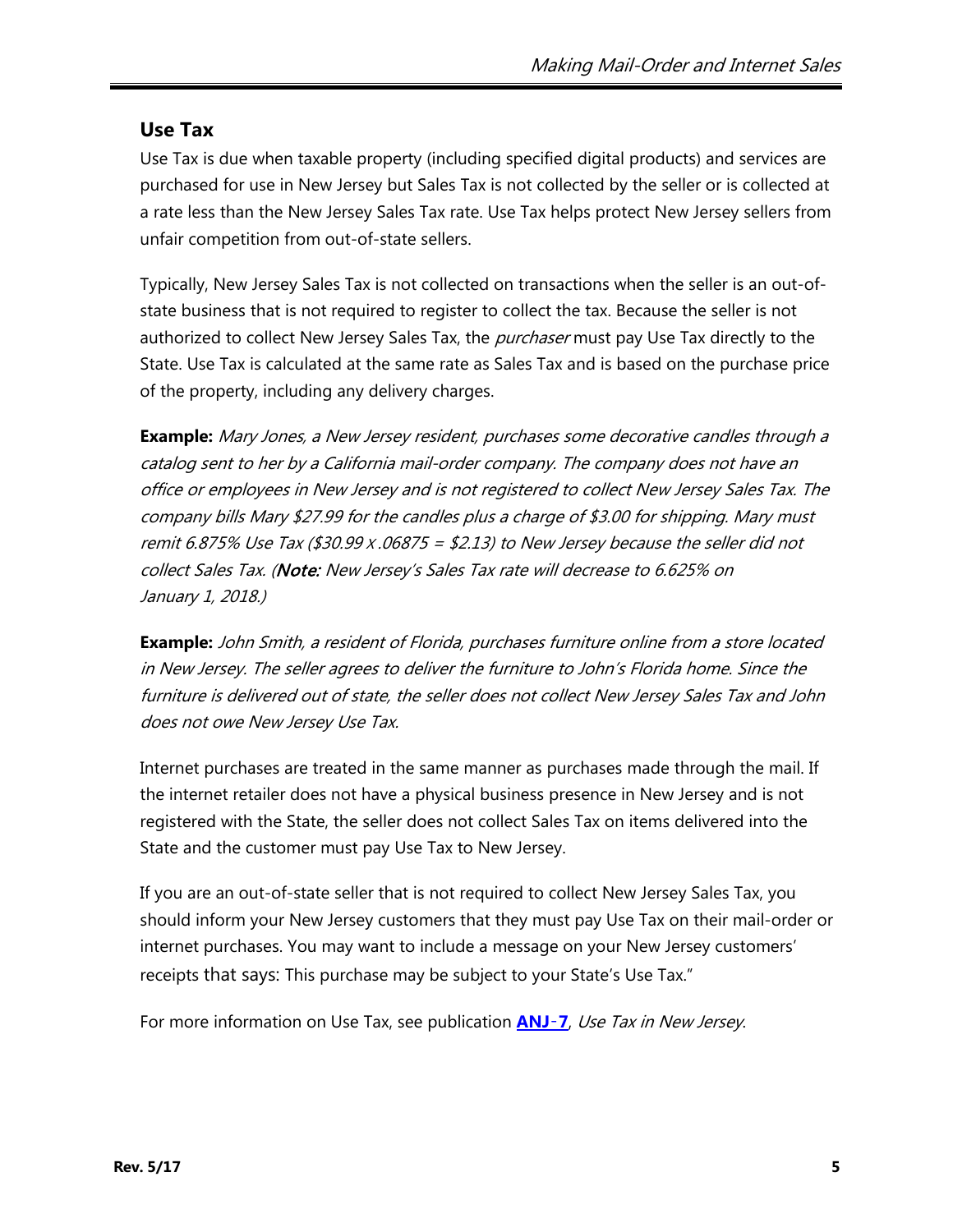## **Exemption Certificates**

New Jersey has exemption certificates that buyers can use to purchase property and services without paying Sales Tax in certain situations. Each exemption certificate has a specific use. A New Jersey seller that accepts an exemption certificate *must* be registered with New Jersey. The most common certificates are the Resale Certificate (**[Form ST](http://www.state.nj.us/treasury/taxation/pdf/other_forms/sales/st3.pdf)**‑**3**), Exempt Use Certificate (**[Form ST](http://www.state.nj.us/treasury/taxation/pdf/other_forms/sales/st4.pdf)**‑**4**), and Exempt Organization Certificate [\(Form ST](http://www.state.nj.us/treasury/taxation/pdf/pubs/sales/st5.pdf)‑5).

The seller must keep these rules in mind when accepting exemption certificates:

- 1. Accept an exemption certificate only if it is fully completed; and
- 2. Keep exemption certificates for at least four years from the date of the purchase.

Only one exemption certificate is necessary for additional purchases of the same general type. The seller must keep a record of every sale covered by a blanket certificate and must keep this certificate for at least four years from the date of the last purchase covered by the certificate.

**SSUTA Exemption Certificate**. As long as the purchaser completes the Streamlined Sales and Use Tax Agreement Certificate of Exemption (**[Form ST-SST](http://www.state.nj.us/treasury/taxation/pdf/other_forms/sales/st_sst.pdf)**), which is accepted by all SSUTA member states, and provides it to the seller, the seller is relieved of responsibility for collecting Sales Tax, even if it is later determined that the purchaser was not eligible for the exemption. For more information, see Tax Topic Bulletin **[S&U-6](http://www.state.nj.us/treasury/taxation/pdf/pubs/sales/su6.pdf)**, Sales Tax Exemption Administration.

# **Collecting Sales Tax**

If you are a New Jersey seller, you must collect Sales Tax on all taxable items that you sell and deliver to a New Jersey location. This is true even if an out-of-state customer purchases a product from you and has it shipped to a recipient in New Jersey (e.g., a gift). A taxable transaction also occurs if your customer, or an agent acting on behalf of the customer, takes possession of the property in New Jersey even if the items are later shipped out of state. If the customer is given a sales slip, invoice, receipt or other statement showing the price, service charge, amusement charge, or rent paid or payable, the tax must be stated, charged, and shown separately on the document that is provided  $(M.J.S.A. 54:32B-12(a))$ .

**Delivery Charges.** Your charges for the delivery of property (or services) directly to your customer are subject to Sales Tax if the items sold are subject to tax. Delivery charges for nontaxable items are not subject to tax. "Delivery charges" means your charges for the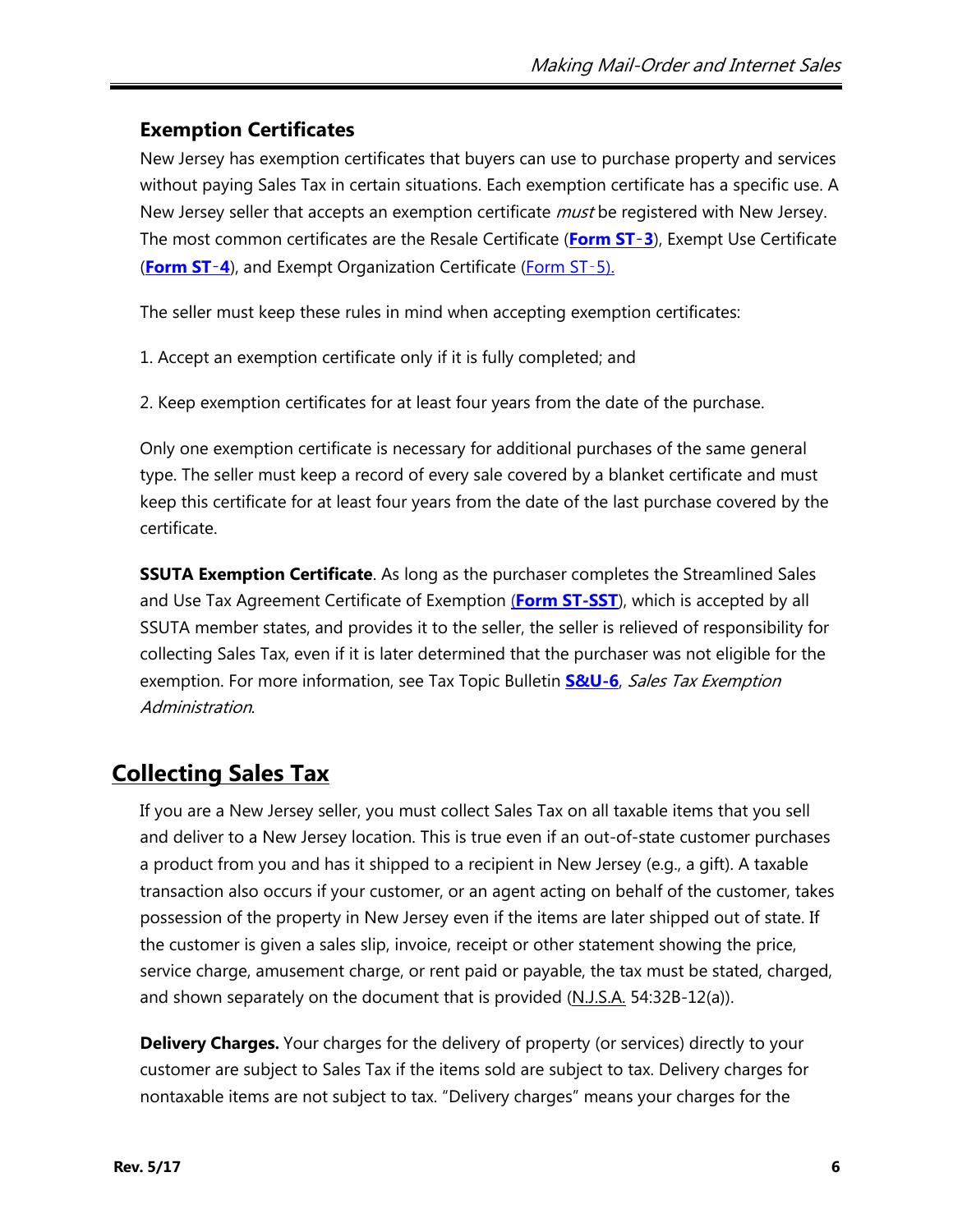preparation and delivery of property or services, and includes transportation, shipping, postage, handling, crating, packing, etc., even if such charges are separately stated on the bill. The taxability of delivery charges follows the taxability of the property or services sold. Thus, if a shipment includes both taxable and exempt property, you must allocate the delivery charges based on either total sales price or total weight, and collect tax on the portion of the delivery charges allocated to the taxable property. If you don't allocate the delivery charges for a shipment that includes both taxable and exempt property, you must charge tax on the entire delivery charge.

**Sales for Resale.** When another business, whether registered in New Jersey or in another state, buys your product for resale and takes possession in New Jersey, the transaction is not taxable, as long as the purchaser gives you a fully completed Resale Certificate (Form ST‑3) or Streamlined Sales and Use Tax Agreement Certificate of Exemption (Form ST-SST). If a customer claiming a resale exemption does not give you a fully completed ST‑3 or ST-SST, you must collect New Jersey Sales Tax.

**Qualified Out-of-State Sellers.** Qualified out-of-state sellers may make tax-exempt purchases in New Jersey of property and services purchased for resale. When the qualified out-of-state seller carries the property away from the point of sale, or sends its own vehicle or messenger to pick them up in New Jersey, the qualified out-of-state seller may use the Resale Certificate for Non-New Jersey Sellers (**[Form ST](http://www.state.nj.us/treasury/taxation/pdf/other_forms/sales/st3nr.pdf)**‑**3NR**). "Qualified out-of-state sellers" are sellers that (1) are not registered with New Jersey, (2) are not required to be registered with New Jersey and (3) are registered with another state. An out-of-state seller may not use an ST‑3NR unless the purchase qualifies for exemption under New Jersey law.

**Drop Shipments.** Occasionally an out-of-state business that is not registered in New Jersey may instruct you to ship your product directly to their customer in New Jersey. This type of transaction is called a drop shipment. Since it is a sale for resale (you're selling your product to the out-of-state business even though you're delivering it directly to their customer in New Jersey), you may accept any of the following:

- Purchaser's out-of-state resale certificate (This is the only time that New Jersey accepts the exemption certificate of another state as valid.);
- Multijurisdiction Uniform Sales & Use Tax Certificate published by the Multistate Tax Commission;
- Resale Certificate for Non‑New Jersey Sellers (Form ST‑3NR);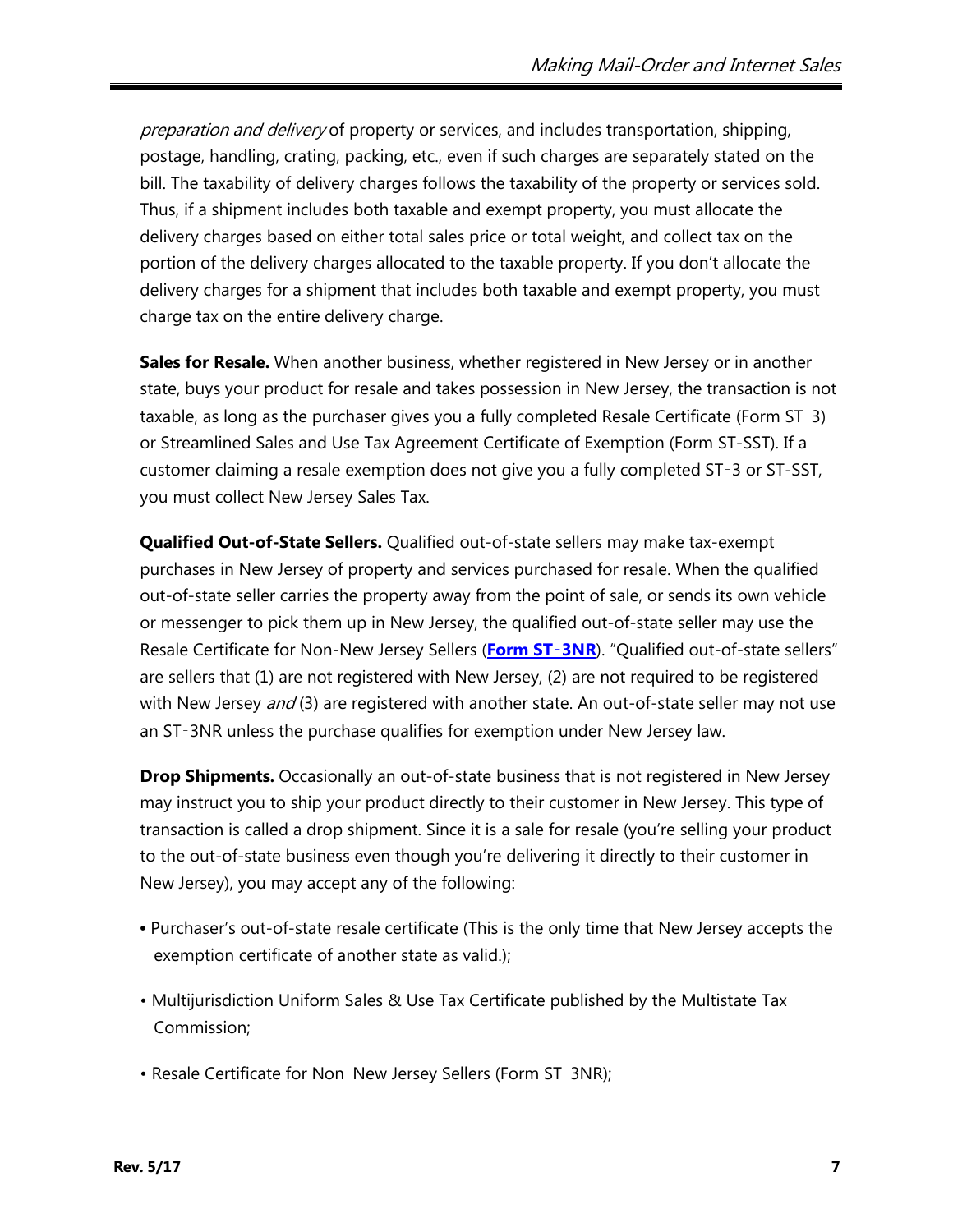• Streamlined Sales and Use Tax Agreement Certificate of Exemption (Form ST-SST). If your customer does not provide you with an exemption certificate, you must charge New Jersey Sales Tax.

## **Sales to Exempt Organizations**

Some organizations such as churches, hospitals, veterans' organizations, and fire companies are exempt from Sales Tax on purchases made for the exclusive use of the organization. The Division of Taxation issues an Exempt Organization Certificate (Form ST‑5) to those organizations that qualify for exempt status with the State of New Jersey. When you sell your product to such an organization, you must get a photocopy of its ST‑5 certificate to show why you did not collect Sales Tax.

Any New Jersey State agency, political subdivision of the State of New Jersey, federal agency, the United Nations, or any other international organization of which the United States is a member also is exempt from paying Sales Tax. However, these organizations do not use ST‑5 certificates. In transactions with government agencies, the acceptable proof of exemption from Sales Tax is:

- A copy of a government purchase order, official contract, or order on official government letterhead signed by a qualified officer. When the amount of the transaction is \$150 or less, a fully completed Exempt Use Certificate (Form ST-4) form can be issued instead; and
- Payment must be made by the agency's check or voucher or with a GSA SmartPay 2 credit card that has 0, 6, 7, 8, or 9 as the sixth digit of the account number (credit card charged to and paid directly by the federal government). If payment is made with a GSA SmartPay card having a 1, 2, 3, or 4 as the sixth digit, the transaction is taxable because the card is billed to and paid by the employee.

In addition, certain exemptions are granted to qualified foreign diplomatic and consular personnel who reside in the United States. See Technical Bulletin **[TB](http://www.state.nj.us/treasury/taxation/pdf/pubs/tb/tb53.pdf)**‑**53**, Diplomat/Consular Sales Tax Exemptions.

For more information, see Tax Topic Bulletin **[MISC-3](http://www.state.nj.us/treasury/taxation/pdf/pubs/misc3.pdf)**, Tax Treatment of Nonprofit Organizations and Government Entities.

## **Sales to Out-of-State Customers**

Items that are normally taxable when sold and delivered to a New Jersey location are generally not subject to New Jersey Sales Tax when they are shipped to a destination outside this State. The taxability of the transaction is determined by the laws of the state in which the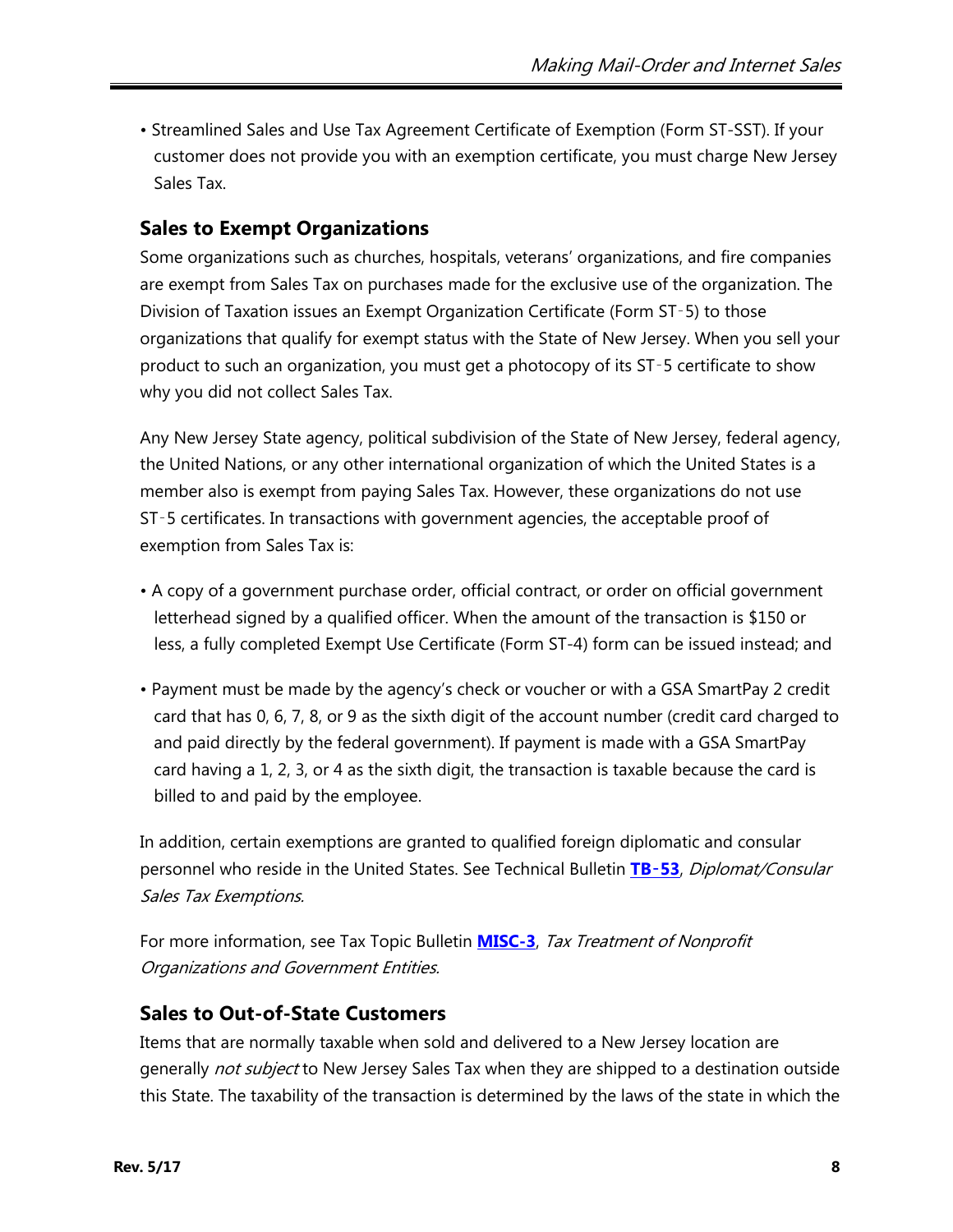purchaser, or the purchaser's agent, takes possession of the property. You should contact the taxing authority of the state into which the items are delivered to find out your responsibilities under their sales tax laws.

If no New Jersey Sales Tax was charged on a New Jersey taxable item because it was shipped out of state, and the item is subsequently returned to New Jersey for use in this State, Use Tax may be due if the purchaser is a New Jersey resident.

For more information, see publication **[ANJ](http://www.state.nj.us/treasury/taxation/pdf/pubs/sales/anj10.pdf)-10**, Out-of-State Sales & New Jersey Sales Tax, and Tax Topic Bulletin **[S&U](http://www.state.nj.us/treasury/taxation/pdf/pubs/sales/su6.pdf)**‑**6**, Sales Tax Exemption Administration.

# **Paying Sales Tax to Suppliers**

## **Inventory and Materials**

Products that you buy for resale (inventory) are not taxable. Also exempt are any raw materials that are incorporated into a finished product you make and sell. When you purchase such items, you may issue a Resale Certificate (Form ST‑3) or Streamlined Sales and Use Tax Agreement Certificate of Exemption (Form ST-SST) to your supplier and not pay Sales Tax

**Example:** You design and print your own greeting cards and sell them through your internet company. You may issue a fully completed ST‑3 or ST-SST to your New Jersey supplier when you buy the paper, ink, paint, and glue that ultimately become part of the cards that you sell. You pay no Sales Tax when you purchase these materials.

If you buy materials or inventory items with a resale certificate and later decide to use them for your own purposes (not resell them), you must pay Use Tax on the wholesale purchase price.

## **Tools and Supplies**

When you buy tools and supplies, you must pay Sales Tax. Items such as scissors, knives, brushes, easels, hand tools, detergents, and disposable paper products differ from raw materials in that they are not incorporated into and resold as part of your final product. Supplies become your personal property; they belong to you and are not entitled to any exemption.

## **Packaging Materials**

Nonreturnable materials used to contain, protect, wrap, and ship property are exempt from New Jersey Sales Tax. You may issue a fully completed Exempt Use Certificate (Form ST‑4) or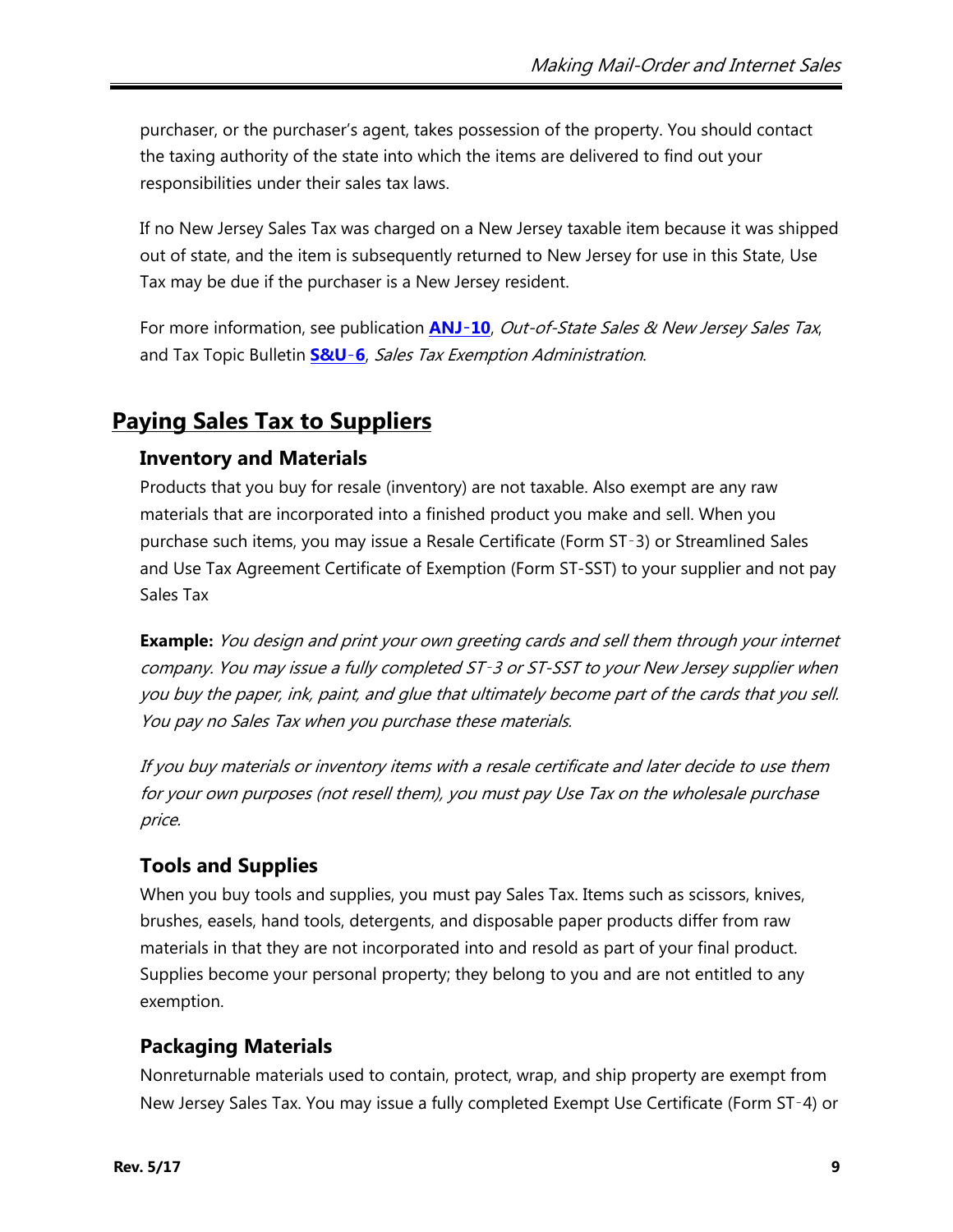Streamlined Sales and Use Tax Agreement Certificate of Exemption (Form ST-SST) to your supplier when purchasing these items and not pay Sales Tax. To qualify for the exemption the packaging materials must be used in the delivery of property. Inventory storage containers are not considered to be exempt packaging materials, nor are materials used in your business facility. However, containers that are used in a farming enterprise are exempt.

## **Equipment**

When you purchase office equipment (e.g., computers, printers, fax machines, copiers, desks, etc.) for use in your business, you are required to pay Sales Tax. If you do not pay New Jersey Sales Tax on such items at the time of purchase, you owe Use Tax.

However, machinery or equipment is exempt if used *directly and primarily* in the production of tangible personal property for resale by manufacturing, processing, assembling or refining. You may issue a fully completed Exempt Use Certificate (Form ST‑4) or Streamlined Sales and Use Tax Agreement Certificate of Exemption (Form ST-SST) to your supplier when purchasing such equipment. (The exemption does not apply to tools that are simple, handheld, and manually operated instruments.)

**Example:** Company A uses computers to operate its website and to design greeting cards, among other things. The business must pay either Sales or Use Tax on such purchases of computer equipment. The company also prints some cards on its own printing press. Since the printing press is used directly in the production of products for resale, Company A issued a fully completed ST‑4 and paid no Sales Tax when it purchased the press from a New Jersey supplier.

For more information, see Tax Topic Bulletins **[S&U](http://www.state.nj.us/treasury/taxation/pdf/pubs/sales/su6.pdf)**‑**6**, Sales Tax Exemption Administration, and **[S&U](http://www.state.nj.us/treasury/taxation/pdf/pubs/sales/su9.pdf)**‑**9**, Business Purchases.

## **Out-of-State Purchases**

If you buy taxable tangible personal property or specified digital products outside New Jersey for use in this State, you must pay Use Tax to New Jersey if you did not pay Sales Tax to the state where you made the purchase. If you paid a lesser tax in the state of purchase (4% for example) and can document the payment, you may remit the difference (2.875%) to the State of New Jersey instead of the full 6.875%. (**Note:** New Jersey's Sales Tax rate will decrease to 6.625% on January 1, 2018.)

**Note:** If the tangible property (or specified digital product) purchased outside New Jersey is entitled to exemption in New Jersey (e.g., production machinery), you are not required to pay Use Tax.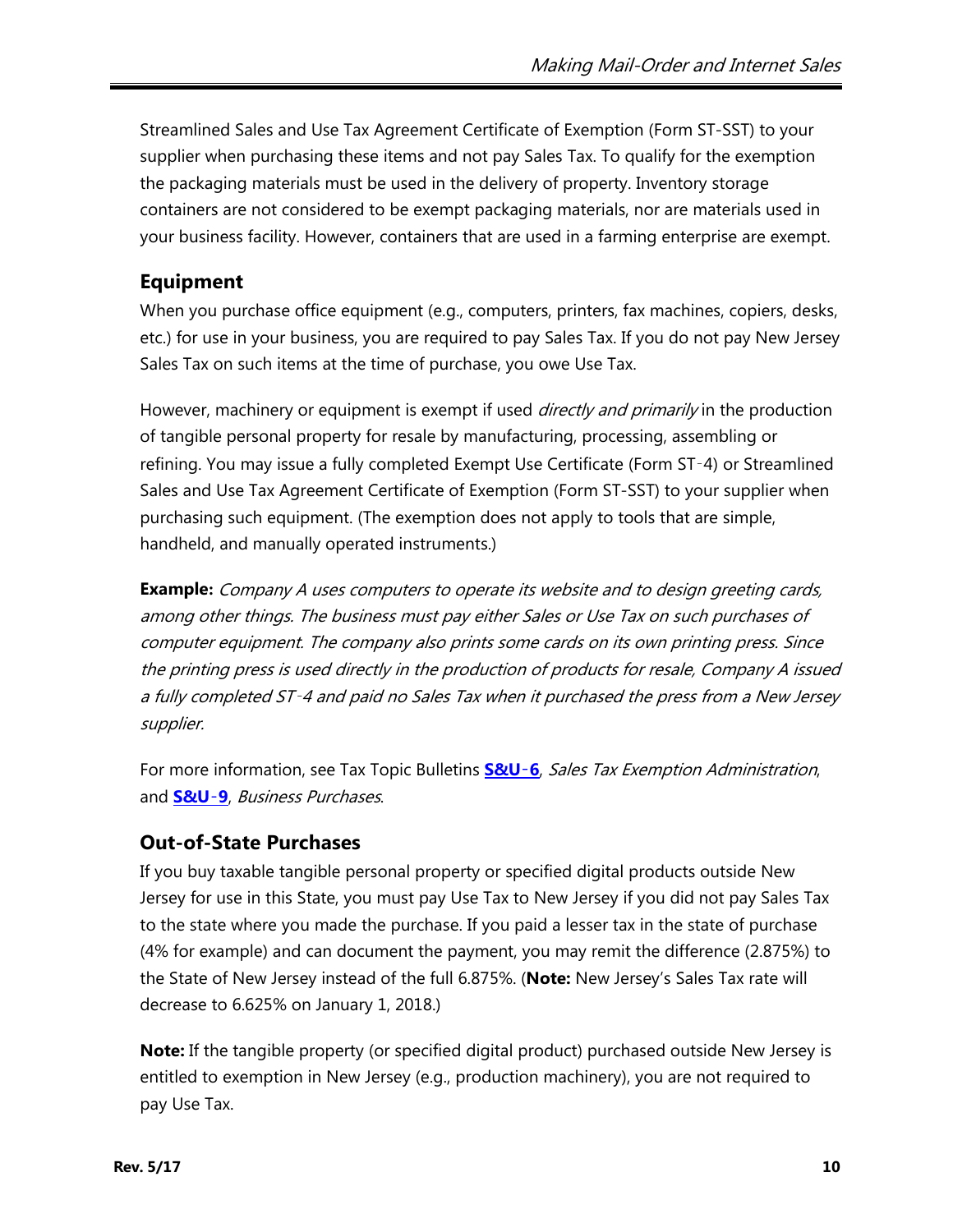For more information, see publication **[ANJ](http://www.state.nj.us/treasury/taxation/pdf/pubs/sales/anj7.pdf)**‑**7**, Use Tax in New Jersey.

## **Filing Returns and Keeping Records**

New Jersey requires you to keep copies of the exemption certificates that you accept from your customers for at least four years to show why you did not collect Sales Tax. You also should keep copies of invoices and other records, such as those that verify out-of-state deliveries (shipping receipts, bills of lading, etc.) in case of audit.

#### **Filing Sales Tax Quarterly Returns and Monthly Remittance Statements**

As a New Jersey seller collecting Sales Tax and remitting Use Tax, you must file a New Jersey Sales and Use Tax Quarterly Return (Form ST-50) every three months, whether or not any Sales or Use Tax is due for that particular quarter. In addition, if you collected more than \$30,000 in New Jersey Sales and Use Tax during the preceding calendar year, you must file a Sales and Use Tax Monthly Remittance Statement (Form ST-51) for the first and/or second month of each calendar quarter (January, February, April, May, July, August, October, and November) and make the required payment if the amount of tax due for that month is more than \$500. If you collected \$30,000 or less in New Jersey Sales and Use Tax during the preceding calendar year, you are not required to file Form ST-51 regardless of the amount of tax due for that particular month.

Monthly remittance statements and quarterly returns are due by the 20th day of the month following the end of the period covered by the filing. All taxpayers must file their Sales and Use Tax quarterly returns and monthly remittance statements electronically, either online or by phone through the NJ Sales and Use Tax EZ File Systems, and submit payments electronically, either by electronic check (e-check), electronic funds transfer (EFT), or credit card.

For more information, see Tax Topic Bulletin **[S&U](http://www.state.nj.us/treasury/taxation/pdf/pubs/sales/su7.pdf)**‑**7**, Filing Sales and Use Tax Returns.

## **Other Taxes**

#### **Employer Withholding**

Every New Jersey employer is required to register with the State and to withhold New Jersey Income Tax from wages paid to both resident and nonresident employees working in this State. By completing and filing Form NJ-REG as an employer, your business will be registered for applicable taxes and related liabilities that are administered by both the Division of Taxation and the Department of Labor and Workforce Development. You will be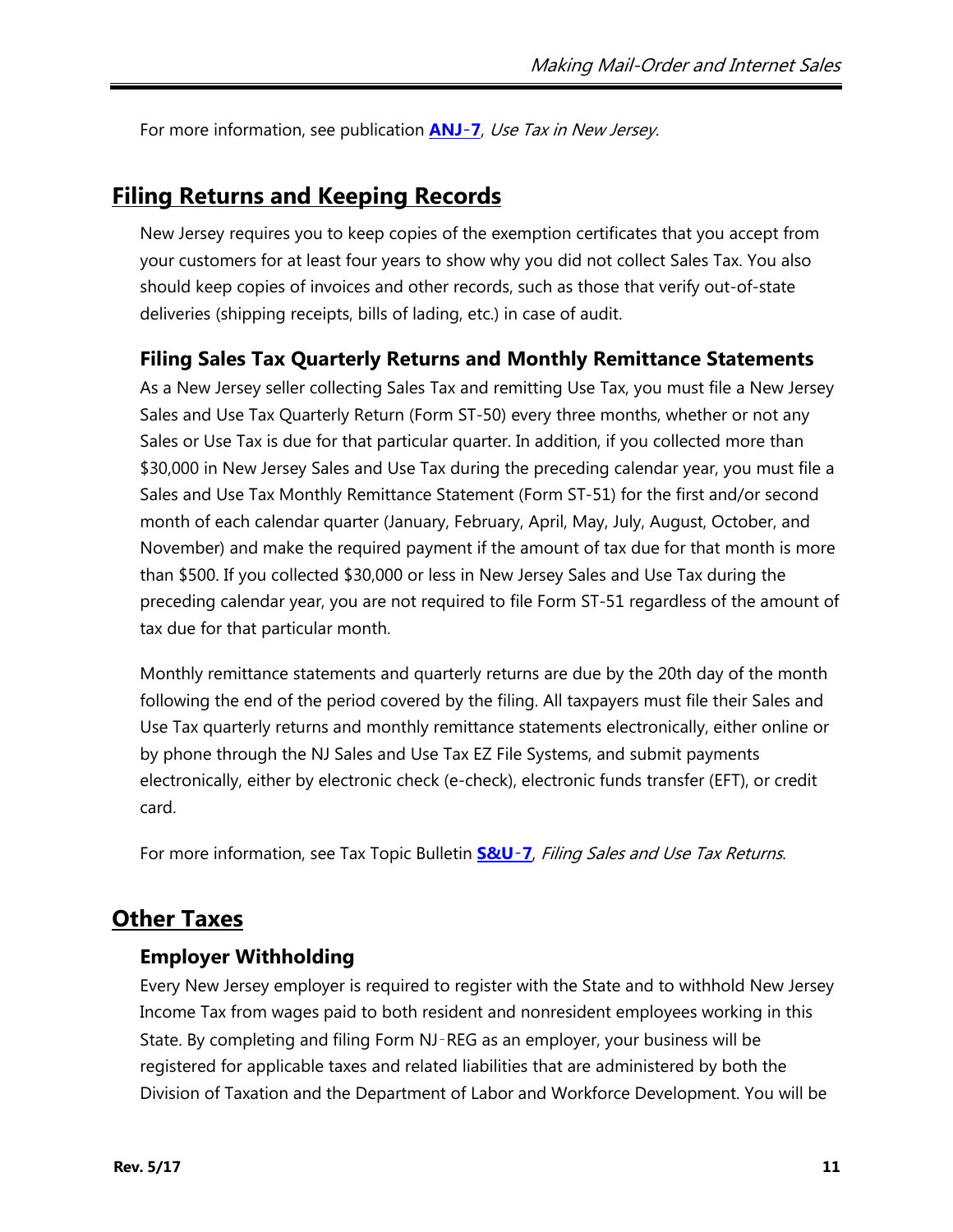authorized to withhold and remit New Jersey Income Tax as well as New Jersey unemployment insurance/workforce development partnership fund/supplemental workforce fund contributions, disability insurance contributions, and family leave insurance contributions.

Any person (other than a governmental entity, a homeowner, or a tenant) who maintains an office or transacts business in New Jersey is required to withhold New Jersey Income Tax at the rate of 7% in 2017 from payments made to unregistered, unincorporated contractors for services performed in this State. For more information, see the related notice **[Withholding](http://www.state.nj.us/treasury/taxation/noticegit.shtml)  [Requirements for Construction Contractor Services](http://www.state.nj.us/treasury/taxation/noticegit.shtml)**.

For more information on a business's responsibilities as an employer, refer to the New Jersey Income Tax Withholding Instructions (**NJ**‑**[WT](http://www.state.nj.us/treasury/taxation/pdf/other_forms/git-er/06njwt.pdf)**).

## **Income Tax Estimated Payments**

New Jersey's Income Tax is a pay-as-you-go tax. You must pay the tax as you earn or receive income throughout the year. Unlike the requirement that an employer withhold the tax from wages, there are no provisions for withholding New Jersey Income Tax from the business income of a sole proprietor, partner or, in general, shareholder of a corporation. New Jersey residents with business income and nonresidents with business income from New Jersey sources may be required to make estimated tax payments to satisfy their Income Tax liability to the State on these earnings. You must file a quarterly Declaration of Estimated Tax (Form NJ-1040-ES) if you estimate your New Jersey Income Tax liability for the tax year to be more than \$400 in excess of any credits.

For more information, see Tax Topic Bulletin **[GIT](http://www.state.nj.us/treasury/taxation/pdf/pubs/tgi-ee/git8.pdf)**‑**8**, Estimating Income Taxes.

## **Corporation Business Tax**

The New Jersey Corporation Business Tax Act imposes an annual Franchise Tax on every New Jersey corporation and every out-of-state corporation that acquires a taxable status in New Jersey by doing business, deriving income, employing or owning capital or property, or maintaining an office in New Jersey. Both domestic and foreign corporations are required to file a New Jersey Corporation Business Tax Return (Form CBT‑100) regardless of whether they had any assets or conducted any business activities.

A corporation may elect to be treated as a New Jersey S corporation by filing the New Jersey S Corporation or New Jersey QSSS Election (Form CBT‑2553), as long as the corporation is or will be an S corporation for federal purposes. S Corporations pay a reduced rate of